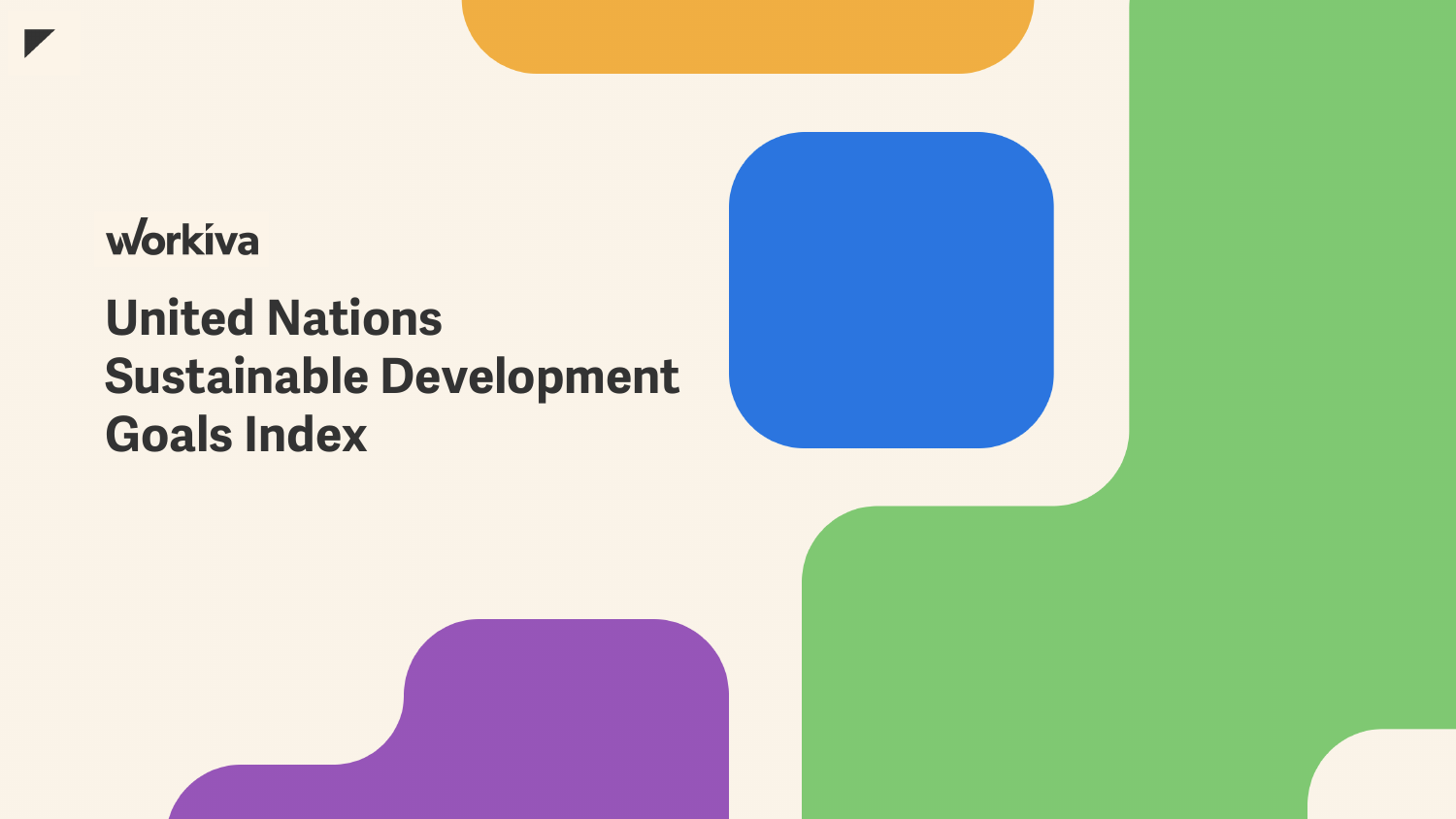## **UN Sustainable Development Goals Index**

| <b>Issue Category</b> | <b>Issue</b>                             | Goal                                                      | <b>Targets</b>                                                                            | <b>Indicator Alignment (Text Shortened for Chart)</b>                                                                                                                                                                                                                                                                                                                                                         | Reference                                                                                                |
|-----------------------|------------------------------------------|-----------------------------------------------------------|-------------------------------------------------------------------------------------------|---------------------------------------------------------------------------------------------------------------------------------------------------------------------------------------------------------------------------------------------------------------------------------------------------------------------------------------------------------------------------------------------------------------|----------------------------------------------------------------------------------------------------------|
| <b>GOVERNANCE</b>     | Governance & Risk<br>Management          | 10 MOUNTES<br>2 RESPONSIBLE<br>AND PRODUCTION<br>လ<br>1≣* | <b>Goals 10, 12</b><br><b>Reduced Inequalities</b><br>Sustainable Cities &<br>Communities | 10.4 Adopt policies, especially fiscal, wage and social protection policies, and<br>progressively achieve greater equality<br>12.6 Encourage companies to adopt sustainable practices and to integrate<br>sustainability information into their reporting cycle                                                                                                                                               | ESG Executive Summary (p. 4, 9)<br><b>Value Chain</b>                                                    |
|                       | Responsible<br><b>Business Practices</b> | 16 $\frac{\text{NAC, MSTG}}{\text{MSTHOMSE}}$             | Goal 16<br>Peace, Justice &<br><b>Strong Institutions</b>                                 | 16.3 Promote the rule of law at the national and international levels and ensure equal<br>access to justice for all<br>16.6 Develop effective, accountable and transparent institutions at all levels<br>16.7 Ensure responsive, inclusive, participatory and representative decision-making at<br>all levels<br>16.b Promote and enforce non-discriminatory laws and policies for sustainable<br>development | <b>ESG Executive Summary (pp. 8-9)</b><br><b>Code of Conduct</b><br>2020 Annual Report                   |
|                       | Trust & Data<br>Security                 | 16 $\frac{\text{MAGL MSTG}}{\text{MSTHOMSE}}$             | Goal 16<br>Peace, Justice &<br><b>Strong Institutions</b>                                 | 16.3 Promote the rule of law at the national and international levels and ensure equal<br>access to justice for all<br>16.6 Develop effective, accountable and transparent institutions at all levels<br>16.7 Ensure responsive, inclusive, participatory and representative decision-making at<br>all levels<br>16.b Promote and enforce non-discriminatory laws and policies for sustainable<br>development | <b>ESG Executive Summary (pp. 8-9)</b><br><b>Privacy Policy</b><br><b>Information Security Datasheet</b> |
| <b>WORKFORCE</b>      | Diversity, Equity &<br>Belonging         | 10 MERICANTES<br>$\blacktriangle$<br>1≣)                  | Goal 10<br><b>Reduced Inequalities</b>                                                    | 10.2 By 2030, empower and promote the social, economic and political inclusion of all<br>10.3 Ensure equal opportunity and reduce inequalities of outcome<br>10.4 Adopt policies, especially fiscal, wage and social protection policies, and<br>progressively achieve greater equality                                                                                                                       | <b>ESG Executive Summary (pp. 11-14, 18)</b><br>Diversity, Equity, & Inclusion Site                      |
|                       | Employee<br>Experience &<br>Culture      | 10 MOULTUS<br>$\blacktriangle$ .<br>19)                   | <b>Goals 3, 10</b><br>Good Health &<br>Wellbeing;<br>Reduced Inequalities                 | 3.8 Achieve universal health coverage<br>10.2 By 2030, empower and promote the social, economic and political inclusion of all<br>10.3 Ensure equal opportunity and reduce inequalities of outcome<br>10.4 Adopt policies, especially fiscal, wage and social protection policies, and<br>progressively achieve greater equality                                                                              | <b>ESG Executive Summary (p. 15)</b><br><b>ESG Executive Summary (pp. 11-14, 18)</b>                     |
|                       | Employee Health &<br>Wellbeing           | 3 5000 HEADY<br>–∿⁄∙                                      | Goal 3<br>Good Health &<br>Wellbeing                                                      | 3.8 Achieve universal health coverage                                                                                                                                                                                                                                                                                                                                                                         | <b>ESG Executive Summary (p. 15)</b><br><b>Employee Benefits</b>                                         |